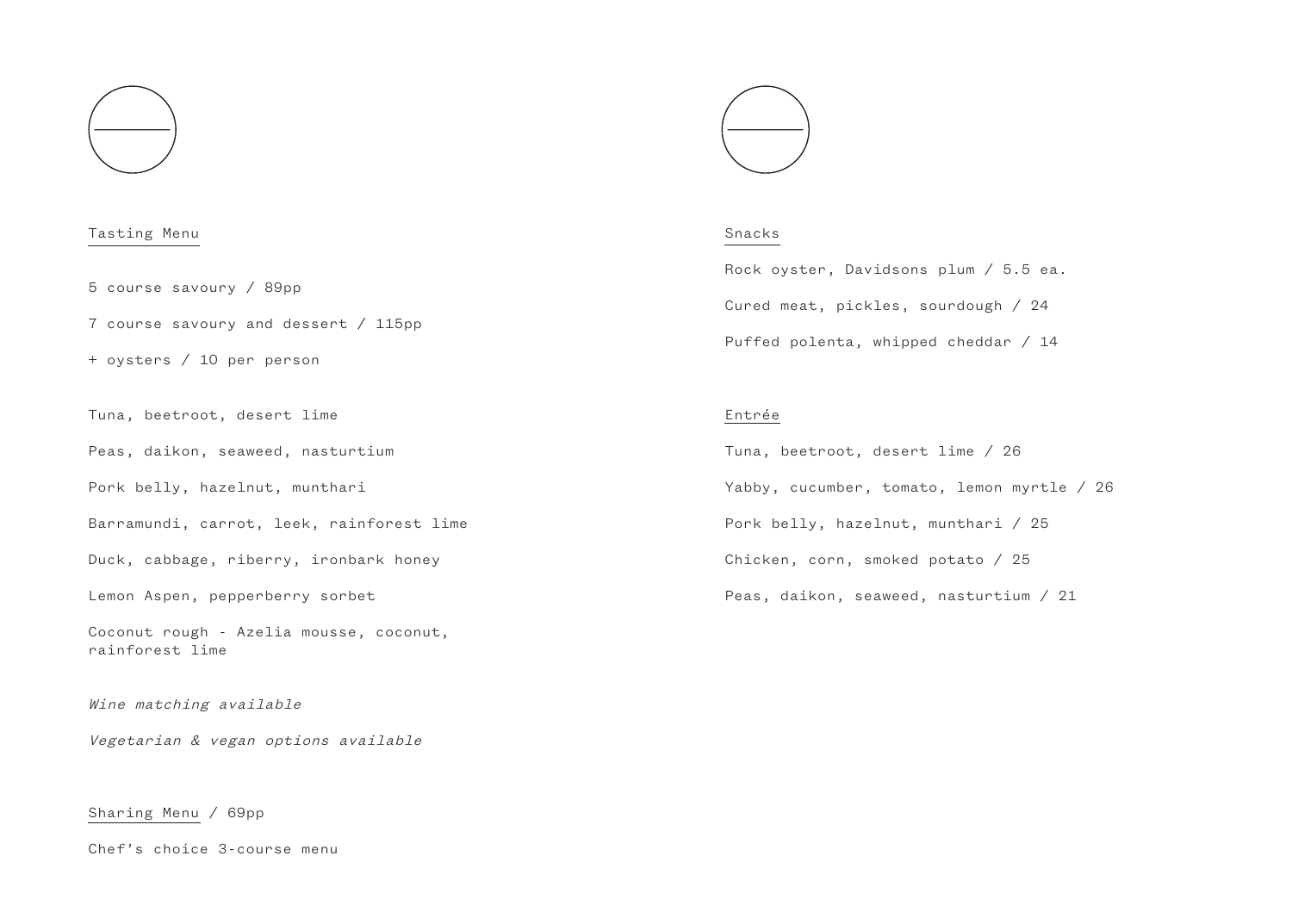



## Main

Barramundi, carrot, leek, rainforest lime / 36

Lamb, potato, onion, warrigal greens / 37

Duck, cabbage, riberry, ironbark honey / 38

O'Connor Sirloin-275g, hand cut chips, pepperberry jus / 49

Eggplant, black garlic, buttermilk / 28

## Sides

Tomato, stracciatella, pepperberry / 15 Seasonal leaves, lemon myrtle / 12 Summer squash, alpine pepper, native mint / 14 Potato, saltbush, seaweed butter, finger lime / 15

#### Desserts

Pyengana cheddar, milk chocolate, plum, honeycomb / 20 Peaches and cream / 19 Peanut butter, rosella, toast ice-cream / 21 Mango, macadamia, desert lime, white chocolate / 19 Summer berries, yoghurt, riberry / 21 Pineapple, coconut, sago, mint / 17 Coconut rough - Azelia mousse, coconut,

## Dessert Tasting Menu

rainforest lime / 21

3 Course Tasting / 49

5 Course Tasting / 72

Cocktail & mocktail matching menu available. Cocktail / 75pp Mocktail / 50pp